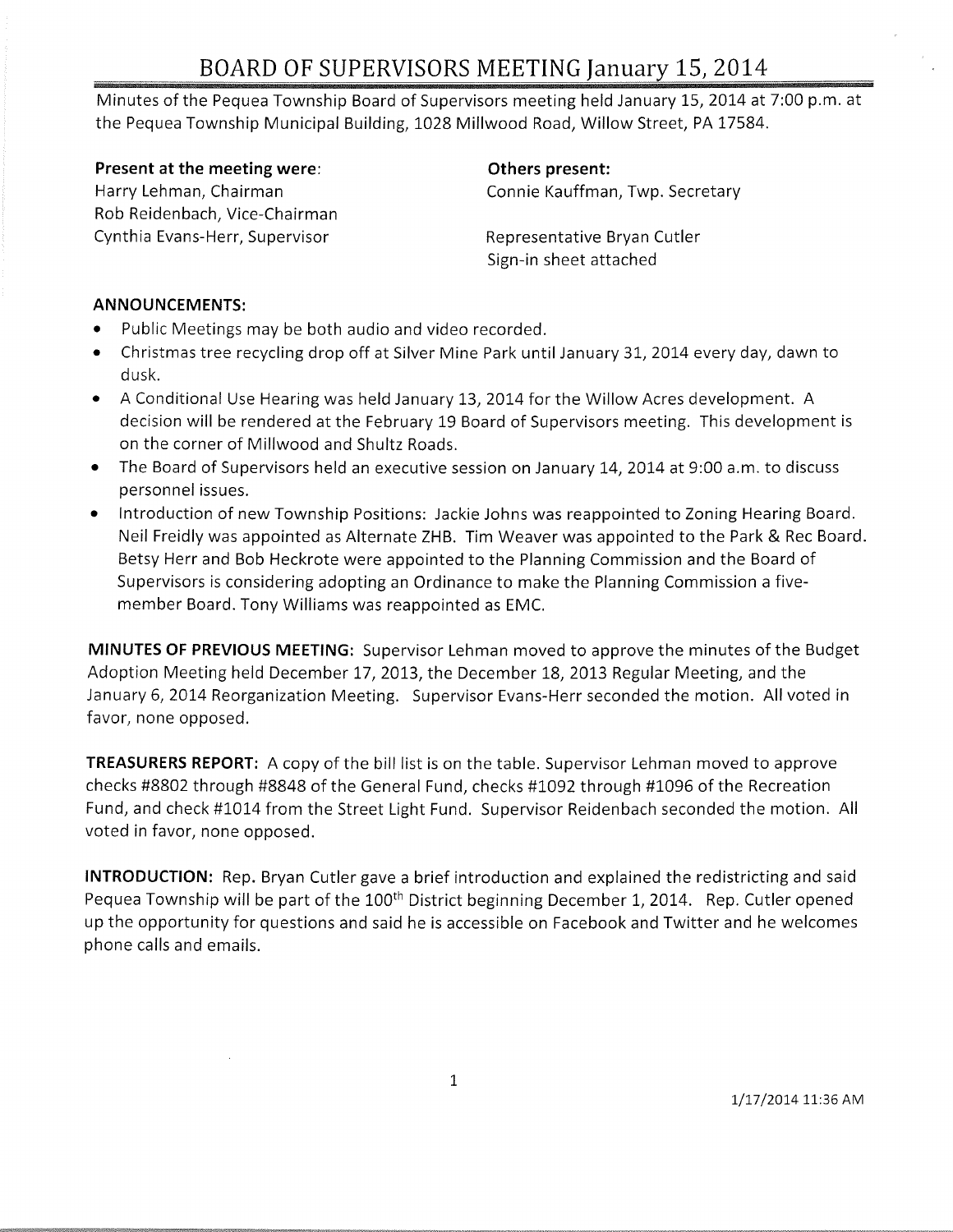#### Non-Legislative hearing:

### DRAFT ORDINANCE TO AMEND THE PEQUEA TOWNSHIP SEWER CONNECTION ORDINANCE TO LOWER THE PERMITTED DAILY LEVEL OF MERCURY WHICH MAY BE DISCHARGED

• Notice has been properly advertised and a copy of the proposed Ordinance to Amend the Sewer Connection Ordinance was made available at the Township office as well as at the Lancaster Newspapers, Inc. office.

#### PUBLIC COMMENTS ON PROPOSED ORDINANCE: none

1. Amend the Sewer Connection Ordinance # \_\_\_\_- 2014 - Supervisor Lehman moved to adopt Ordinance #176-2014 to amend the Pequea Township Sewer Connection Ordinance to reduce the allowable maximum daily limit of permitted discharge of mercury. Supervisor Reidenbach seconded the motion. All voted in favor, none opposed.

### DRAFT ORDINANCE TO RESTATE THE PEQUEA TOWNSHIP NON-UNIFORMED PENSION PLAN

• Notice has been properly advertised and a copy of the proposed Ordinance to Restate the Pequea Township Non-Uniformed Pension Plan was made available at the Township office as well as at the Lancaster Newspapers, Inc. office.

### PUBLIC COMMENTS ON PROPOSED ORDINANCE: none

2. Restate the Pequea Township Non-Uniformed Pension Plan Ordinance # \_\_\_-2014 - Supervisor Lehman moved to adopt Ordinance #177-2014 to update and restate the Pequea Township Non-Uniformed Employee's Pension Plan. Supervisor Reidenbach seconded the motion. All voted in favor, none opposed.

#### Close Hearing

#### OLD BUSINESS:

- 1. Southern Lancaster County Inter-Municipal Agreement (EMC) Supervisor Lehman gave a history on the Regionalization Agreement and said he would like to meet with our EMC and Martie Township to discuss the matter.
- 2. Authorize to Sign the Restated Pequea Township Non-Uniformed Pension Plan Supervisor Lehman moved to authorize the Chairman to sign the Restated Pequea Township Non-Uniformed Pension Plan. Supervisor Reidenbach seconded the motion. All voted in favor, none opposed.

#### NEW BUSINESS:

- 1. Discuss and Consider Portable Restroom Contract Supervisor Lehman moved to accept the Snyder & Mylin Septic Services, LLC Portable Restroom Proposal dated October 21, 2013 in the amount of \$3,420.00 for twelve months of service and accept the addendum dated January 10, 2014 for additional "will call" services in the amount of \$50.00 per cleaning. Supervisor Reidenbach seconded the motion and asked questions about the reasons for switching. All voted in favor, none opposed.
- 2. Discuss LCPC Review and Modifications of Final Draft Pequea Township Comprehensive Plan Amendment - Supervisor Lehman gave an update and moved to direct Rettew Associates to make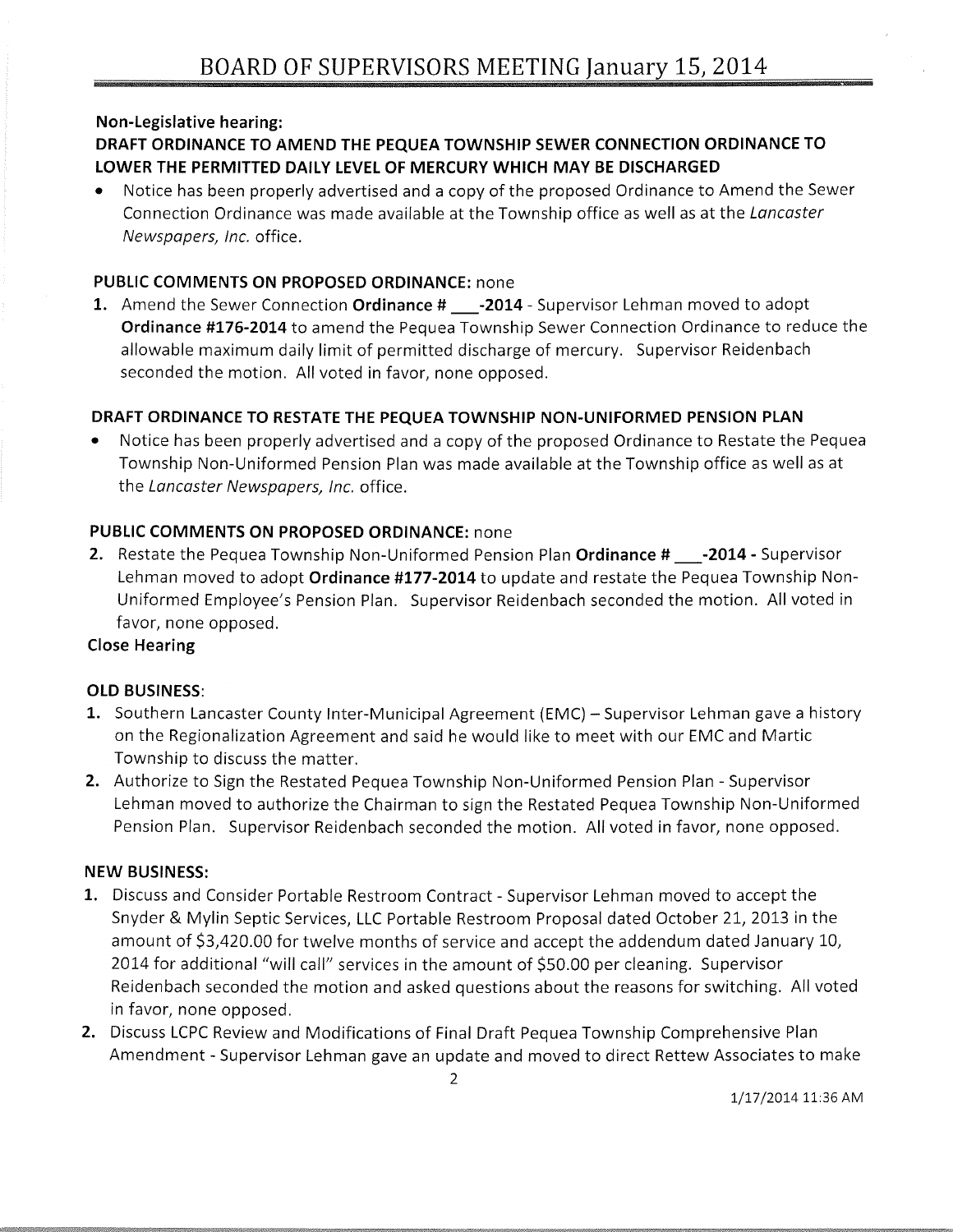the following changes relating to the Draft of the Comprehensive Plan Amendment based on the Lancaster County Planning Commission recommendations:

- 1. Remove the detailed zoning table and specifications in the amendment.
- 2. Add the maximum lot size of 2 acres for lots in the R-l district without public sewer and water.
- 3. Revise the Funk farm to Agriculture on the Future Land Use map.
- 4. Revise the amendment to permit semi-detached dwellings by right in Section 2.2.2. if public sewer and water is provided.
- 5. Revise the amendment to define the term gross floor area.
- Supervisor Evans-Herr seconded the motion. All voted in favor, none opposed.
- **3.** Forward the Final Draft Pequea Township Comprehensive Plan Amendment to the Pequea Township Solicitor - Supervisor Lehman moved to forward the Draft of the Comprehensive Plan Amendment to the Township Solicitor after the aforementioned changes are made by Rettew Associates. Supervisor Reidenbach seconded the motion. All voted in favor, none opposed.
- **4.** Discuss and Consider Draft Emergency Operations Plan Supervisor Lehman moved to adopt **Resolution # 395-2014** to approve, adopt, and place into immediate effect the Pequea Township Emergency Operations Plan dated January 2014. Supervisor Reidenbach seconded the motion. All voted in favor, none opposed.
- **5.** Authorize to Execute Wordpress Design and Production Contract with Albright Design Studio -Supervisor Lehman moved to authorize the Board of Supervisors to execute the Albright Design Studio: Contract ID: PT-006 WordPress Web Site Design and Production Contract dated January 10, 2014 in the amount of \$1,500.00. Supervisor Evans-Herr seconded the motion and pointed out that this is in the budget and it will be a six to eight week process for it to be reformatted. All voted in favor, none opposed.

#### **ADDENDUM**

1. Personnel Policy - Supervisor Lehman explained he had some work done on the Personnel Policy with the labor attorney last year that he would like to go back to the labor attorney to complete the work for consideration at the February meeting.

#### **DEPARTMENTAL REPORTS:**

Road Crew - Report on file. Supervisor Lehman said we have already exceeded our budget for snow removal for the year. Salt is creating potholes and if you know of any, call the office.

**Zoning/Code Officer** – Report on file.

**Southern Regional Police Department** -December Monthly Report is on the table. Officer Blank delivered the report.

**Southern Regional Police Commission** – December Meeting Minutes are on the table.

**Southern Lancaster County Inter-Municipal Council-** Supervisor Reidenbach said there is a meeting January 21.

**Emergency Management Coordinator -**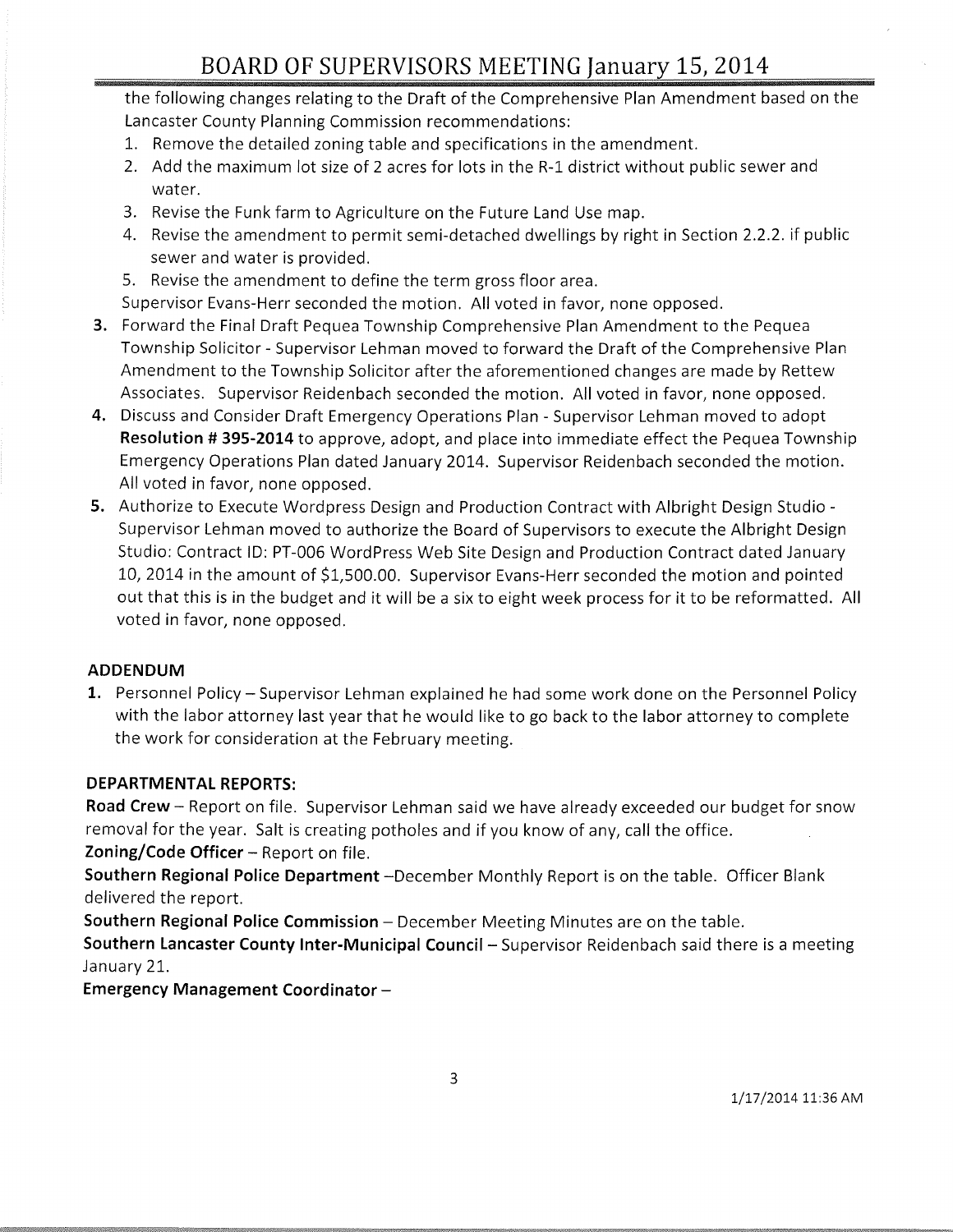## **BOARD OF SUPERVISORS MEETING January 15, 2014**

**PEQUEA TOWNSHIP ZONING HEARING BOARD:** - Hearing held January 7, 2014. They meet again February 4 at 7:00 p.m. **ADVISORY BOARD REPORTS:**  Pequea Township Planning Commission - Meeting held December 19, 2013. They meet again January 29 at 7:00.

Pequea Township Park & Recreation Board - Meeting held January 8, 2014. They meet again February 12.

**MEETING ADJOURNED** at 7:55 p.m.

Respectfully submitted,

Connie Karl

Connie Kauffman, Township Secretary